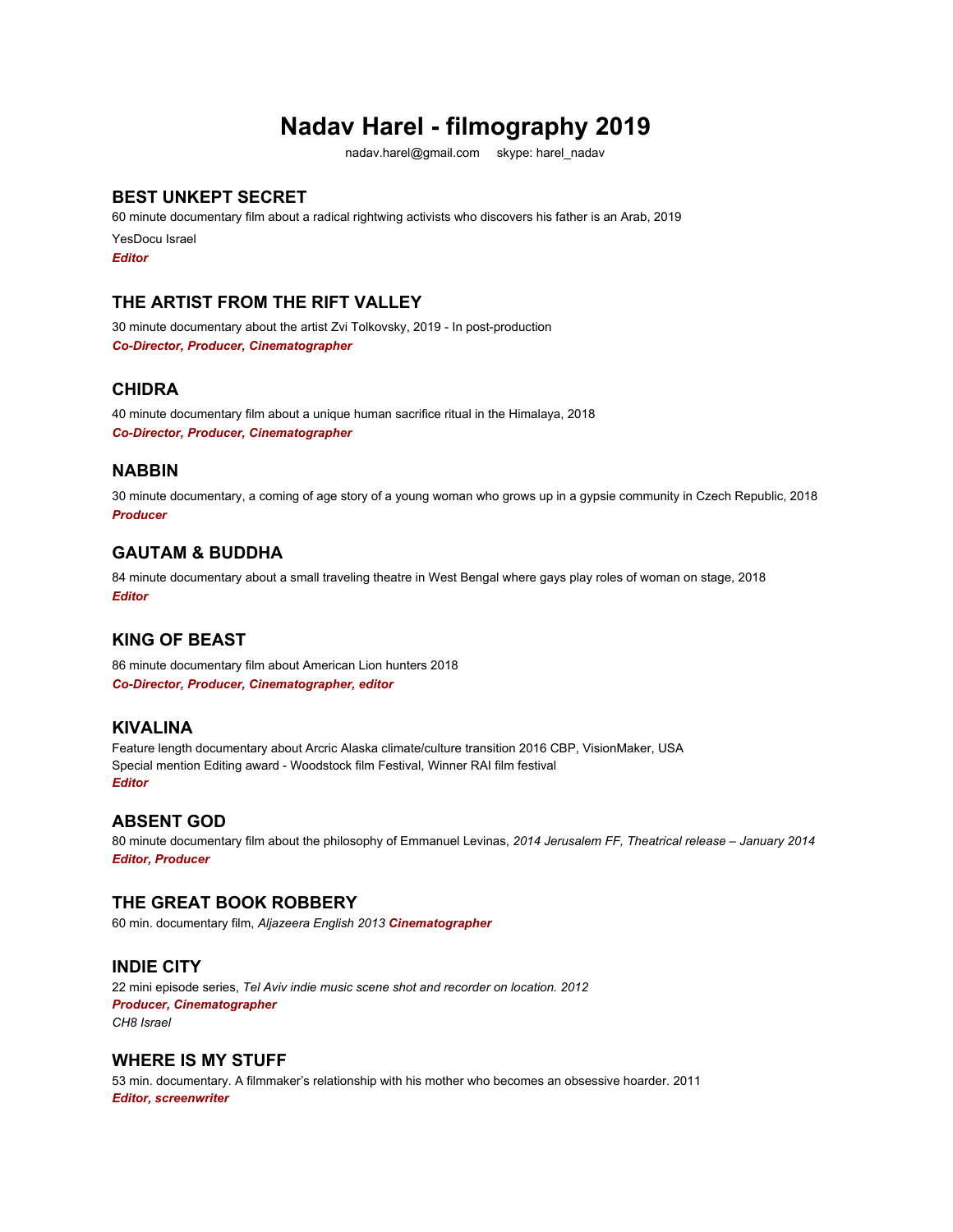*CH8 Israel*

**ELECTRIC MIND**

60 min. documentary. Our mind/brain reflections via cutting edge electric stimulation technologies. 2010. *Producer, Director CH8 Israel, TVP Poland, Winner of Best Research Award – DocAviv 2010*

### **MONEY TIME**

60 min. documentary. *Door to door Israeli art sellers in Berlin.* Homage to the classic "Salesman". 2009. *Editor, Scriptwriter YesDocu, Israel*

### **FALASHA 62**

20 min. documentary. A colonialist mother returns to Ethiopia after 40 years. 2009. *Editor, Producer, Director*

#### **THE LAST STAND**

80 min. documentary. The film follows the Israeli pullout of Gaza. 2005.

*Editor BBC 2 PrimeTIME*

### **USHPIZIN**

87 min. Fiction. Israel 2004 *Editor* International theatrical release.

# **ATTACK OF THE HAPPY PEOPLE**

50 min. documentary. People recreational drugs, consumerism and religion in Tel Aviv at wartime. 2003 *Producer, Director, Editor* Channel 8, YLE, SBS

# **DAUGHTER OF THE BOMB**

DV feature fiction. A graphic designer turns into a terrorist and falls in love with a witch whose brother is a police psychic fighting the terrorist organization. 2001 *Cinematographer*

# **AREA K**

50 min. documentary.A political fishing Following fishermen and marine ecology under occupation in Gaza, 2001. *Director, editor*

"Transcends politics. The filmmakers allow the empty beaches to speak for themselves; rhetoric is unnecessary." - New York Times

WINNER: Best documentary, 2002 Brooklyn Int. Film Festival CERTIFICATE OF MERIT: 2002 San Francisco Int. Film Festival WINNER: BEST DOCUMENTARY, 2002 Bare Bones Int. Film Festival

# **ISACK ELBAZ**